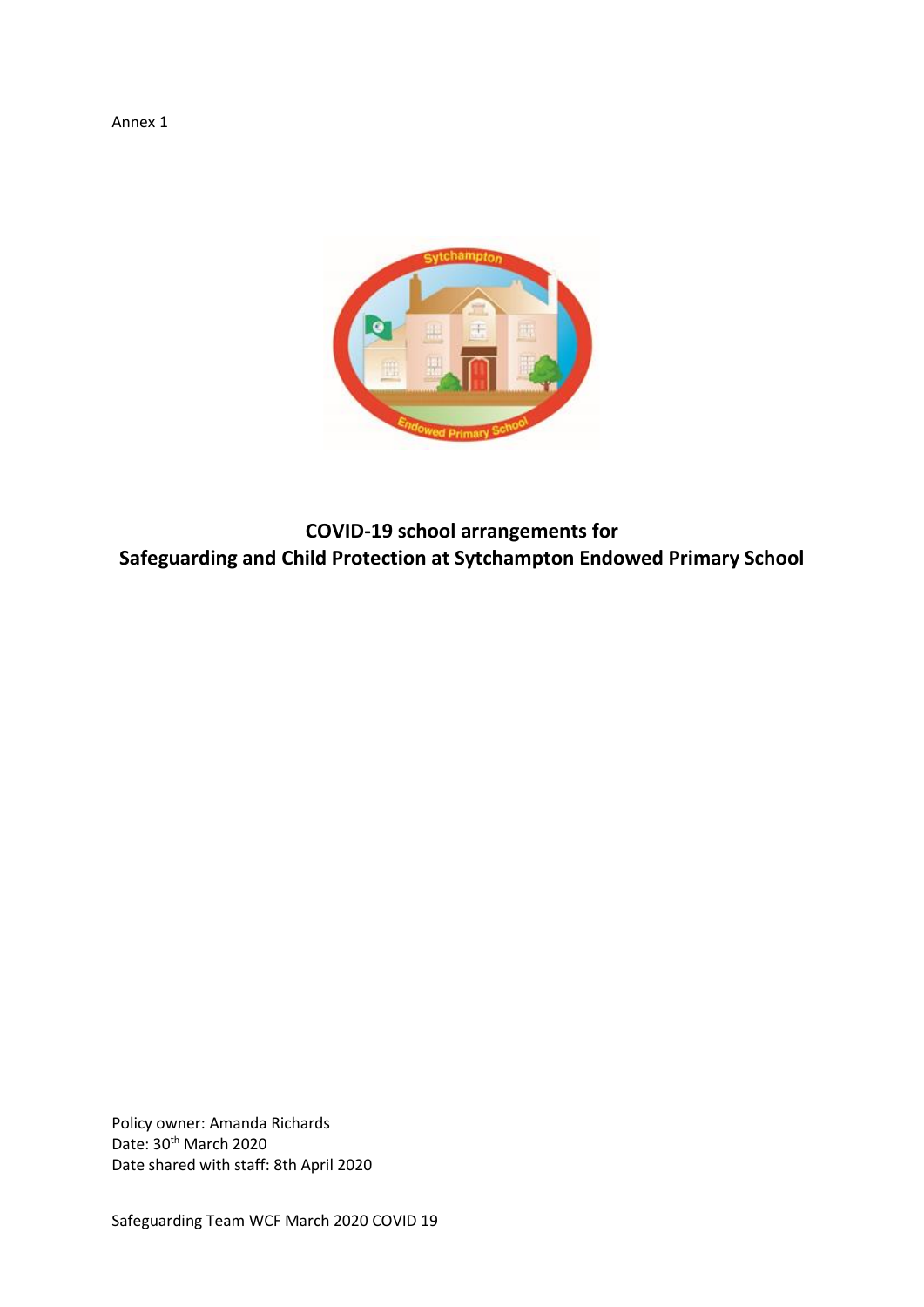## **Context**

From 20th March 2020 parents were asked to keep their children at home, wherever possible, and for schools to remain open only for those children of workers critical to the COVID-19 response - who absolutely need to attend.

Schools and all childcare providers were asked to provide care for a limited number of children - children who are vulnerable, and children whose parents are critical to the COVID-19 response and cannot be safely cared for at home.

This addendum of the Sytchampton Endowed Primary School Safeguarding, and Child Protection policy contains details of our individual safeguarding arrangements in the following areas: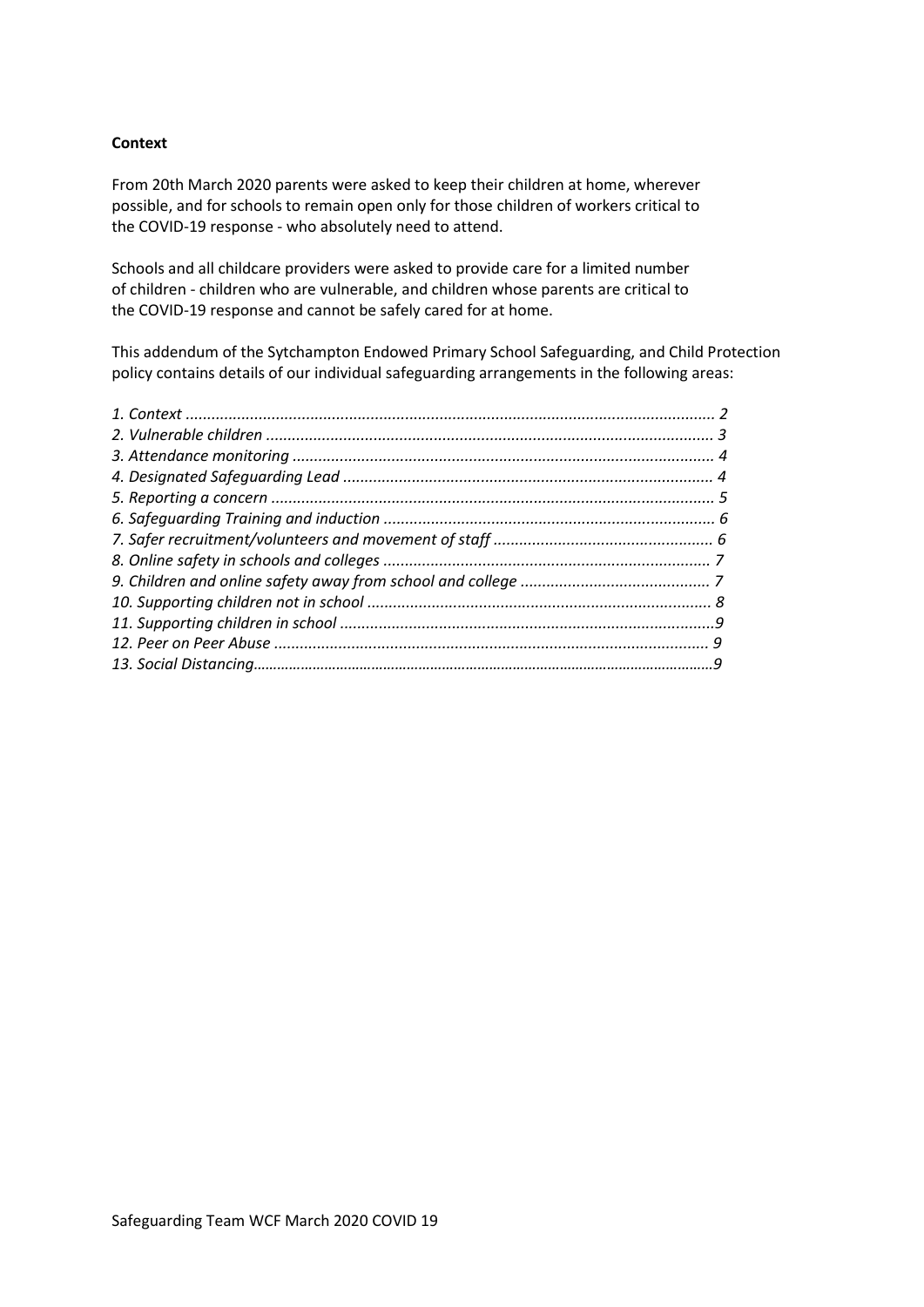### **Key Contacts:**

| Role             | Name            | Email                                 |
|------------------|-----------------|---------------------------------------|
| Designated       | Amanda          | head@sytchampton.worcs.sch.uk         |
| Safeguarding     | <b>Richards</b> |                                       |
| Lead             |                 |                                       |
| Deputy           | William         | office@sytchampton.worcs.sch.uk       |
| Designated       | Webster         |                                       |
| Safeguarding     | Laura           |                                       |
| Lead(s)          | Lawson          |                                       |
| Headteacher      | Amanda          | head@sytchampton.worcs.sch.uk         |
| (Designate)      | <b>Richards</b> |                                       |
| Safeguarding IEB | Dr B            | bkamalarajan@sytchampton.worcs.sch.uk |
| Member           | Kamalarajan     |                                       |
| <b>SENCO</b>     | Laura           | office@sytchampton.worcs.sch.uk       |
|                  | Lawson          |                                       |

### **Vulnerable children**

Vulnerable children include those who have a social worker and those children and young people up to the age of 25 with education, health and care (EHC) plans. Those who have a social worker include children who have a Child Protection Plan and those who are looked after by the Local Authority. A child may also be deemed to be vulnerable if they have been assessed as being in need or otherwise meet the definition in section 17 of the Children Act 1989.

Those with an EHC plan will be risk-assessed in consultation with the Local Authority and parents, to decide whether they need to continue to be offered a school or college place in order to meet their needs, or whether they can safely have their needs met at home. This could include, if necessary, carers, therapists or clinicians visiting the home to provide any essential services. Many children and young people with EHC plans can safely remain at home.

Eligibility for free school meals in and of itself should not be the determining factor in assessing vulnerability.

Senior leaders, especially the Designated Safeguarding Lead (and deputy) know who our most vulnerable children are. They have the flexibility to offer a place to those on the edge of receiving children's social care support.

Sytchampton Endowed Primary School will continue to work with and support children's social workers to help protect vulnerable children. This includes working with and supporting children's social workers and the local authority virtual school head (VSH) for looked-after and previously looked-after children. The lead person for this will be Amanda Richards (Headteacher). There is an expectation that vulnerable children who have a social worker will attend an education setting, so long as they do not have underlying health conditions that put them at risk. In circumstances where a parent does not want to bring their child to an education setting, and their child is considered vulnerable, the social worker and Sytchampton Endowed Primary School will explore the reasons for this directly with the parent.

Where parents are concerned about the risk of the child contracting COVID19, Sytchampton Endowed Primary School or the social worker will talk through these anxieties with the parent/carer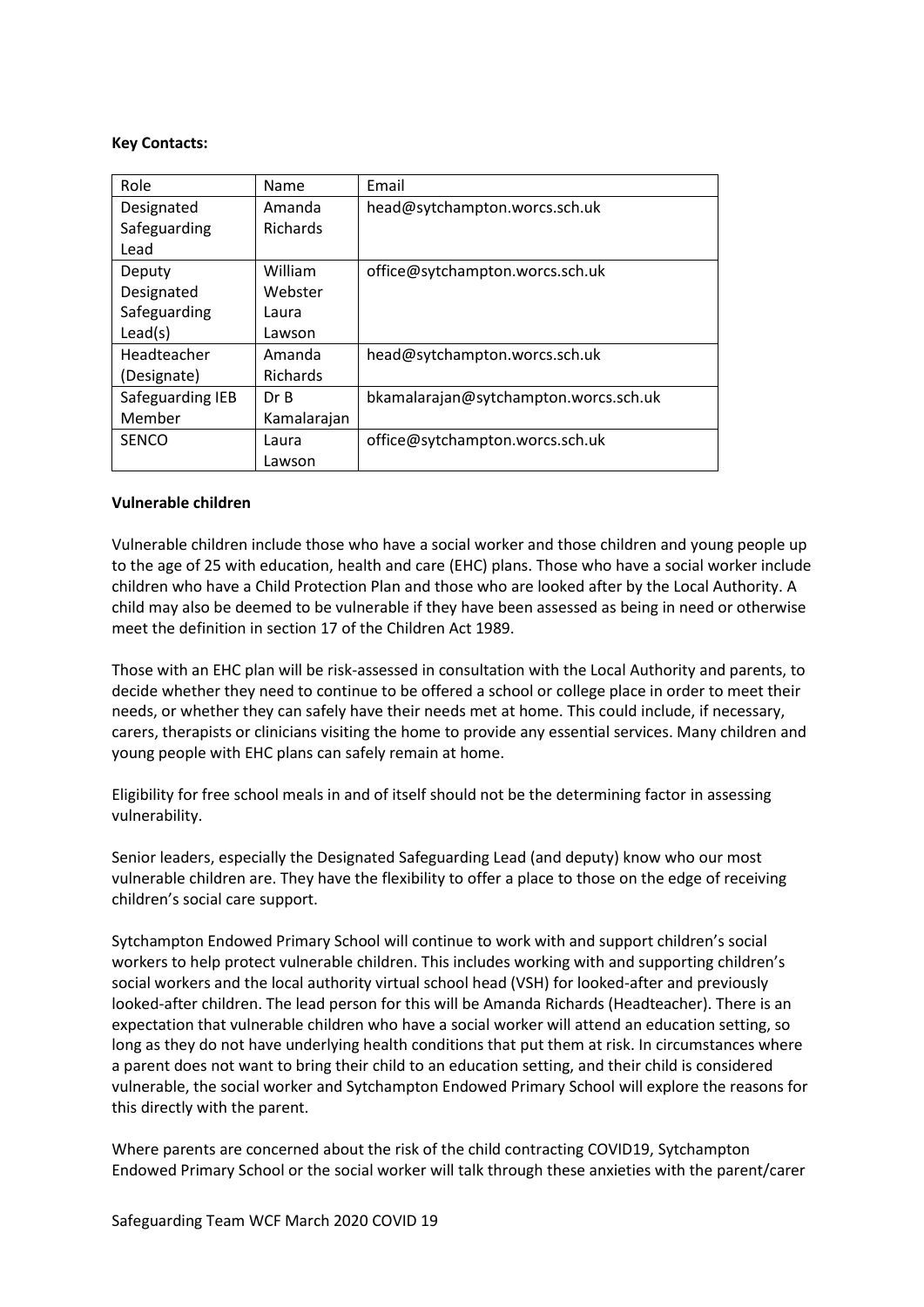following the advice set out by Public Health England. Sytchampton Endowed Primary School will encourage our vulnerable children and young people to attend a school, including remotely if needed.

## **Attendance monitoring**

Local authorities and education settings do not need to complete their usual day-today attendance processes to follow up on non-attendance.

Sytchampton Endowed Primary School and social workers will agree with parents/carers whether children in need should be attending school – Sytchampton Endowed Primary School will then follow up on any pupil that they were expecting to attend, who does not. Sytchampton Endowed Primary School will also follow up with any parent or carer who has arranged care for their child(ren) and the child(ren) subsequently do not attend.

To support the above, Sytchampton Endowed Primary School will, when communicating with parents/carers and carers, confirm emergency contact numbers are correct and ask for any additional emergency contact numbers where they are available.

In all circumstances where a vulnerable child does not take up their place at school, or discontinues, we will notify their social worker.

### **Designated Safeguarding Lead**

The optimal scenario is to have a trained DSL (or deputy) available on site. Where this is not the case a trained DSL (or deputy) will be available to be contacted via phone or online video - for example when working from home.

Where a trained DSL (or deputy) is not on site, in addition to the above, a senior leader will assume responsibility for co-ordinating safeguarding on site. This will include updating and managing access to child protection management systems and liaising with the offsite DSL (or deputy) and as required liaising with children's social workers where they require access to children in need and/or to carry out statutory assessments at the school or college.

It is important that all Sytchampton Endowed Primary School staff and volunteers have access to a trained DSL (or deputy). On each day staff on site will be made aware of that person is and how to speak to them.

The DSL will continue to engage with social workers, and attend all multi-agency meetings, which can be done remotely.

#### **Reporting a concern**

Where staff have a concern about a child, they should continue to follow the process outlined in the school Safeguarding Policy, this includes making a report using the Pink Forms.

In the unlikely event that a member of staff cannot access a pink form from home, they should email the Designated Safeguarding Lead and Deputy Safeguarding Leads. This will ensure that the concern is received.

Staff are reminded of the need to report any concern immediately and without delay.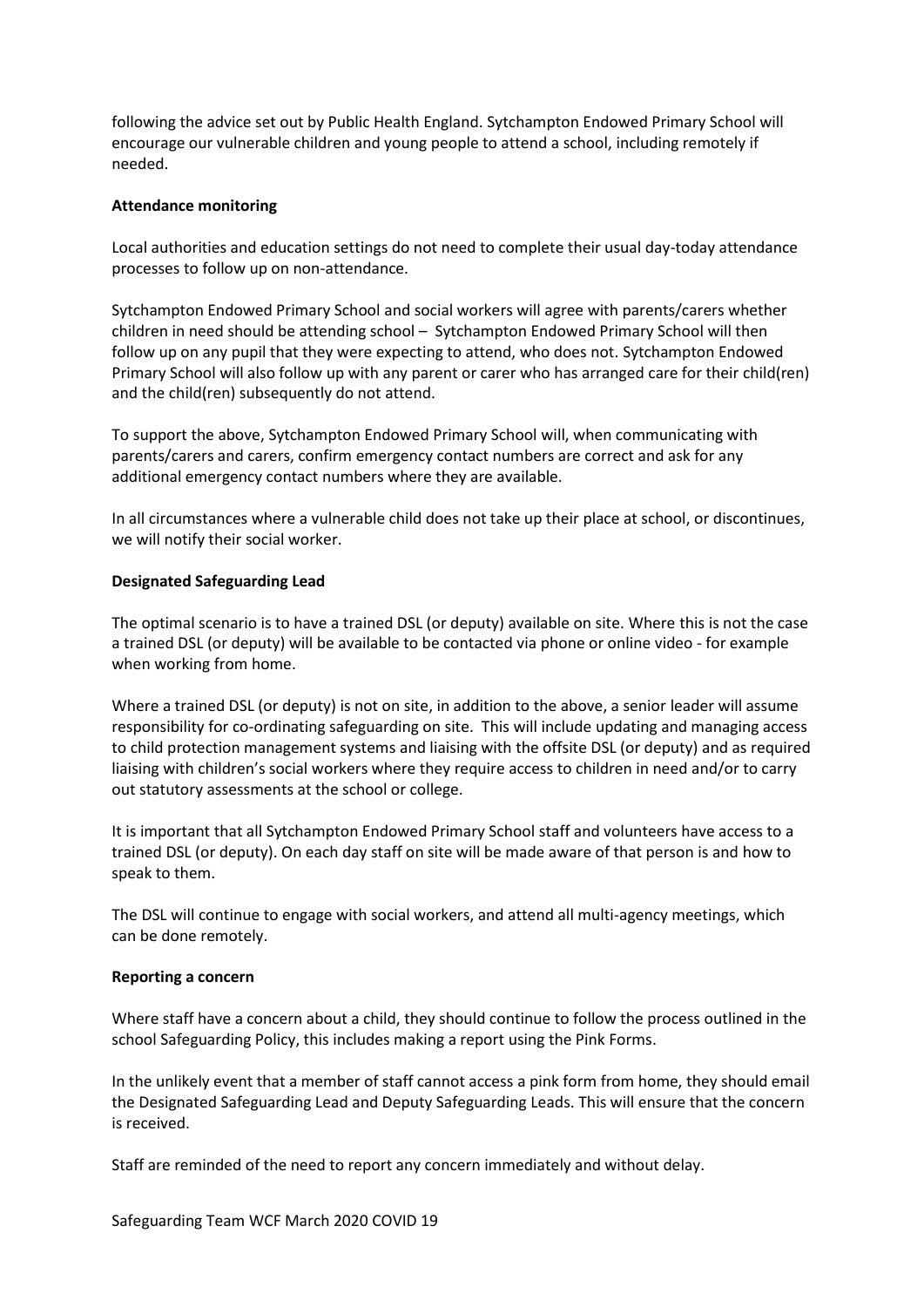Where staff are concerned about an adult working with children in the school, they should use a Pink Form to report the concern to the headteacher. If there is a requirement to make a notification to the headteacher whilst away from school, this should be done verbally over the telephone and followed up with an email to the headteacher.

Concerns around the Headteacher should be directed to the Chair of Governors

# **Safeguarding Training and induction**

DSL training is very unlikely to take place whilst there remains a threat of the COVID 19 virus.

For the period COVID-19 measures are in place, a DSL (or deputy) who has been trained will continue to be classed as a trained DSL (or deputy) even if they miss their refresher training.

All existing school staff have had safeguarding training and have read part 1 of Keeping Children Safe in Education (2019). The DSL should communicate with staff any new local arrangements, so they know what to do if they are worried about a child.

Where new staff are recruited, or new volunteers enter Sytchampton Endowed Primary School they will continue to be provided with a safeguarding induction.

If staff are deployed from another education or children's workforce setting to our school, we will take into account the DfE supplementary guidance on safeguarding children during the COVID-19 pandemic and will accept portability as long as the current employer confirms in writing that:-

- the individual has been subject to an enhanced DBS and children's barred list check
- there are no known concerns about the individual's suitability to work with children
- there is no ongoing disciplinary investigation relating to that individual

Upon arrival, they will be given a copy of the receiving setting's child protection policy, confirmation of local processes and confirmation of DSL arrangements.

## **Safer recruitment/volunteers and movement of staff**

It remains essential that people who are unsuitable are not allowed to enter the children's workforce or gain access to children. When recruiting new staff, Sytchampton Endowed Primary School will continue to follow the relevant safer recruitment processes for their setting, including, as appropriate, relevant sections in part 3 of Keeping Children Safe in Education (2019) (KCSIE).

In response to COVID-19, the Disclosure and Barring Service (DBS) has made changes to its guidance on standard and enhanced DBS ID checking to minimise the need for face-to-face contact.

Where Sytchampton Endowed Primary School are utilising volunteers, we will continue to follow the checking and risk assessment process as set out in paragraphs 167 to 172 of KCSIE. Under no circumstances will a volunteer who has not been checked be left unsupervised or allowed to work in regulated activity.

Sytchampton Endowed Primary School will continue to follow the legal duty to refer to the DBS anyone who has harmed or poses a risk of harm to a child or vulnerable adult. Full details can be found at paragraph 163 of KCSIE.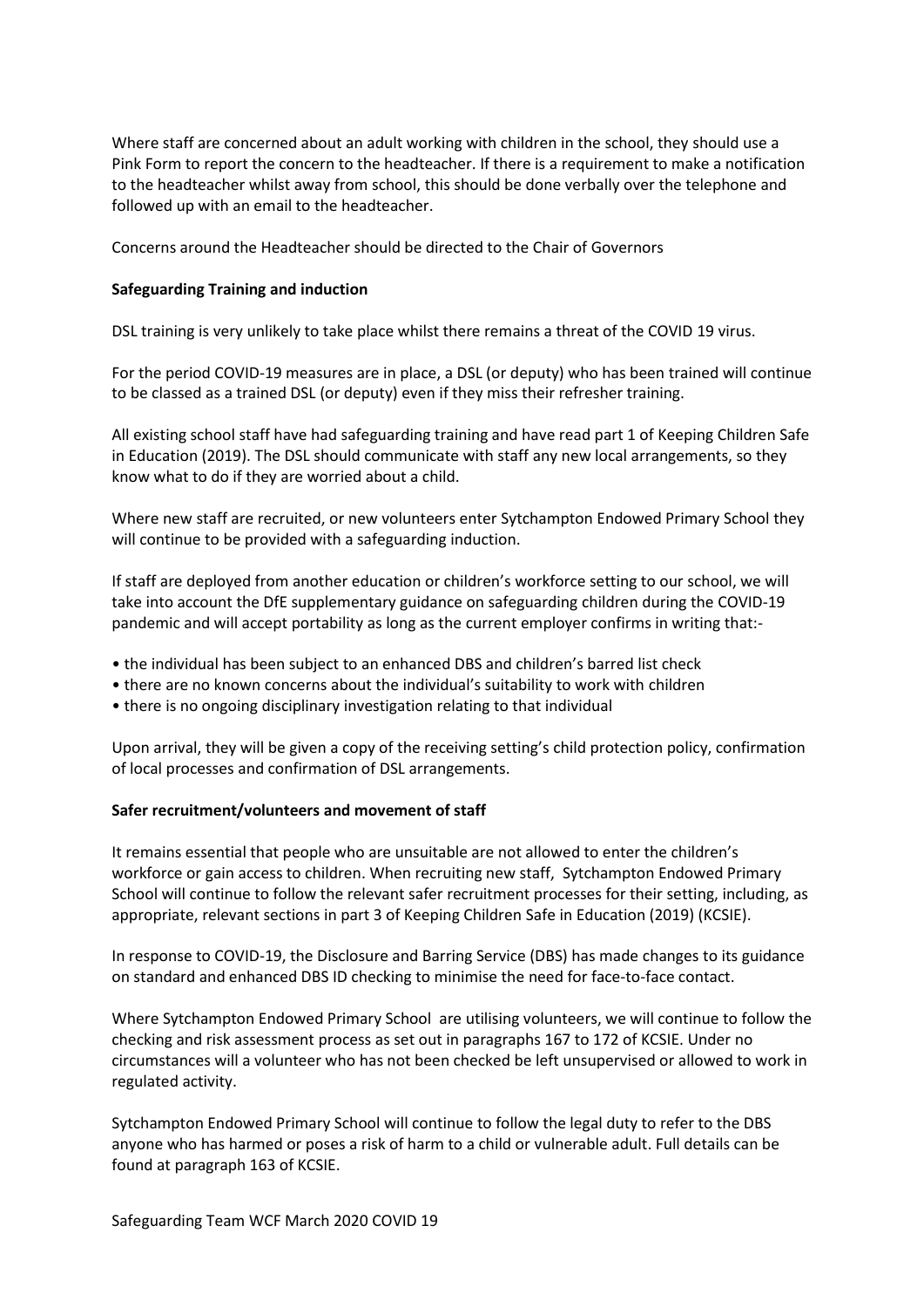Sytchampton Endowed Primary School will continue to consider and make referrals to the Teaching Regulation Agency (TRA) as per paragraph 166 of KCSIE and the TRA's 'Teacher misconduct advice for making a referral.

During the COVID-19 period all referrals should be made by emailing [Misconduct.Teacher@education.gov.uk](about:blank)

Whilst acknowledging the challenge of the current National emergency, it is essential from a safeguarding perspective that any school is aware, on any given day, which staff/volunteers will be in the school or college, and that appropriate checks have been carried out, especially for anyone engaging in regulated activity. As such, Sytchampton Endowed Primary School keep the single central record (SCR) up to date as outlined in paragraphs 148 to 156 in KCSIE.

## **Online safety in schools**

Sytchampton Endowed Primary School will continue to provide a safe environment, including online. This includes the use of an online filtering system.

Where students are using computers in school, appropriate supervision will be in place.

#### **Children and online safety away from school**

It is important that all staff who interact with children, including online, continue to look out for signs a child may be at risk. Any such concerns should be dealt with as per the Child Protection Policy and where appropriate referrals should still be madeto children's social care and as required, the police.

Online teaching should follow the same principles as set out in the School's code of conduct.

Sytchampton Endowed Primary School will ensure any use of online learning tools and systems is in line with privacy and data protection/GDPR requirements.

Below are some things to consider when delivering virtual lessons, especially where webcams are involved:

- No 1:1s, groups only
- Staff and children must wear suitable clothing, as should anyone else in the household.
- Any computers used should be in appropriate areas, for example, not in bedrooms; and the background should be blurred.
- The live class should be recorded so that if any issues were to arise, the videocan be reviewed.
- Live classes should be kept to a reasonable length of time, or the streaming may prevent the family 'getting on' with their day.
- Language must be professional and appropriate, including any family members in the background.
- Staff must only use platforms provided by Sytchampton Endowed Primary School to communicate with pupils
- Staff should record, the length, time, date and attendance of any live sessions held.

#### **Supporting children not in school**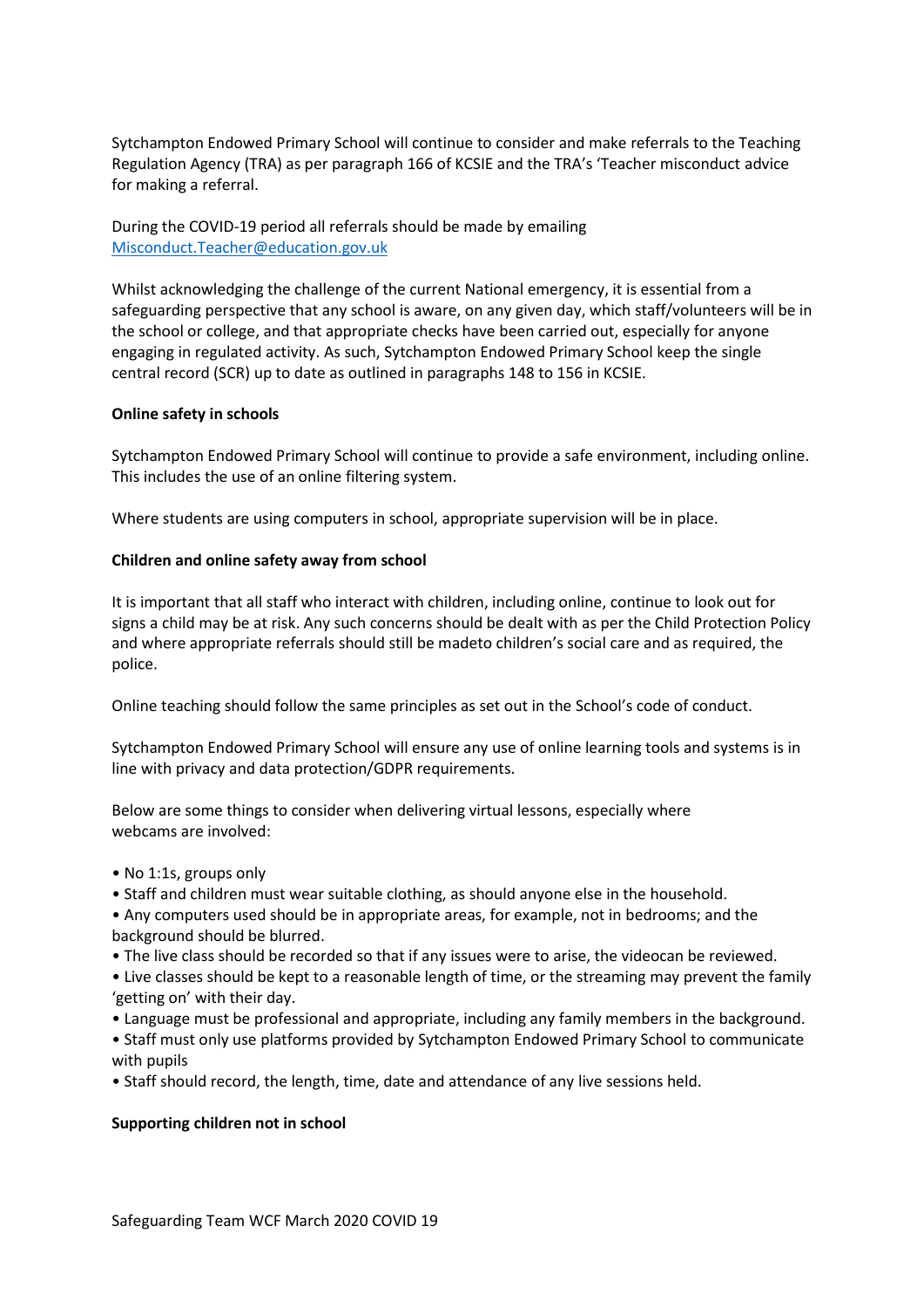Sytchampton Endowed Primary School is committed to ensuring the safety and wellbeing of all its Children and Young people.

Where the DSL has identified a child to be on the edge of social care support, o rwho would normally receive pastoral-type support in school, they should ensure that a robust communication plan is in place for that child or young person.

Details of this plan must be recorded, as should a record of contact have made.

The communication plans can include; remote contact, phone contact, door-step visits. Other individualised contact methods should be considered and recorded.

Sytchampton Endowed Primary School and its DSL will work closely with all stakeholders to maximise the effectiveness of any communication plan.

This plan must be reviewed regularly (at least once a fortnight) and where concerns arise, the DSL will consider any referrals as appropriate.

The school will share safeguarding messages on its website and social media pages. Sytchampton Endowed Primary School recognises that school is a protective factor for children and young people, and the current circumstances, can affect the mental health of pupils and their parents/carers. Teachers at Sytchampton Endowed Primary School need to be aware of this in setting expectations of pupils' work where they are at home.

Sytchampton Endowed Primary School will ensure that where we care for children of critical workers and vulnerable children on site, we ensure appropriate support is in place for them. This will be bespoke to each child and recorded, when appropriate.

#### **Supporting children in school**

Sytchampton Endowed Primary School is committed to ensuring the safety and wellbeing of all its students.

Sytchampton Endowed Primary School will continue to be a safe space for all children to attend and flourish.

The Headteacher will ensure that appropriate staff are on site and staff to pupil ratio numbers are appropriate, to maximise safety.

Sytchampton Endowed Primary School will refer to the Government guidance for education and childcare settings on how to implement social distancing and continue to follow the advice from Public Health England on handwashing and other measures to limit the risk of spread of COVID19.

Sytchampton Endowed Primary School will ensure that where we care for children of critical workers and vulnerable children on site, we ensure appropriate support is in place for them. This will be bespoke to each child and recorded when appropriate.

Where Sytchampton Endowed Primary School has concerns about the impact of staff absence – such as our Designated Safeguarding Lead or first aiders – will discuss them immediately with the SLT. **Peer on Peer Abuse**